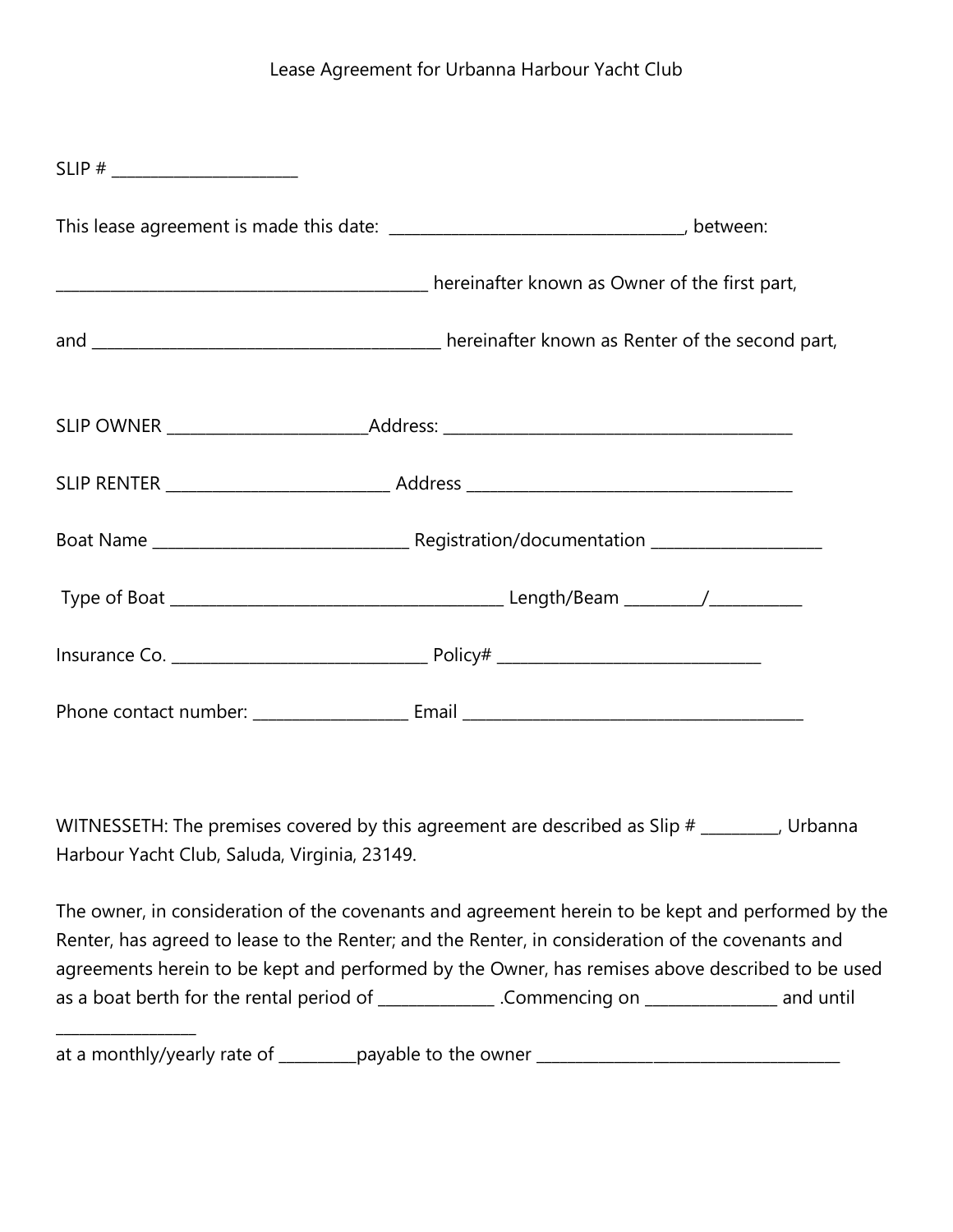A late fee may be required if any scheduled payment is not received within 10 days. Should Renter fail to make any scheduled payment within thirty (30) days the relation of the Owner and the Renter herein created at the option of the Owner shall wholly cease. The Owner after first fully complying with all necessary legal requirements may re-enter said premises and in compliance with the existing law may see that all persons and belongings of said Renter are removed there from. Renter shall be fully responsible for any and all costs for legal services to obtain payment and/or removal of Renter from property.

IT IS HEREBY FURTHER MUTUALLY UNDERSTOOD AND AGREED that the Renter will keep the demised premises in a clean and healthy condition, in accordance with the ordinances of the city and the direction of the property authorities; the Renter will keep all the said premises in as good repair as the same are in at the commencement of the term herein provided for, or as they shall be at any time during its continuance, and at the end of said term will deliver up the same in as good order and condition as they were at the commencement of this lease or may afterwards be put in during the continuance thereof, reasonable use and wear and damages by fire and other unavoidable accidents alone excepted; the Renter will not assign, transfer, or set over this lease, or any part of said premises, to any person or persons , or make or allow to be made any alterations or additions to the same without the consent of the Owner or his agent being first obtained in writing permitting the same; and the Renter will abide and follow the Urbanna Harbour Yacht Club Rules and Regulations described herein as follows:

- 1. The term Marina is used herein to indicate any person/entity authorized to represent Urbanna Harbour Yacht Club, a Condominium. The term "Occupant" is used herein to indicate the owner of any boat berthed in a Condominium Unit whether by the right of ownership of the Unit or by leasehold.
- 2. It is agreed that the Marina does not accept the boat for storage, and shall not be liable in any manner for safekeeping or condition of the same, and it is understood and agreed by the Occupant that the Marina will not be held responsible or liable for any damage or loss to or of the said boat, its tackle, gear, equipment or property, either upon said boat or on the premises of the Marina, from any cause whatsoever, or for energy to the Occupant or invitee occasioned by any cause upon the Marina premises or adjacent thereto. All property is kept and maintained at the Marina at the Occupant's sole risk.
- 3. Other Unit Owners may rent their slips under their own terms and conditions provided that the owner agrees to abide by these rules and regulations as they may be amended from time to time and that the lease is approved by the Board of Directors of the Urbanna Harbour Yacht Club or it representatives.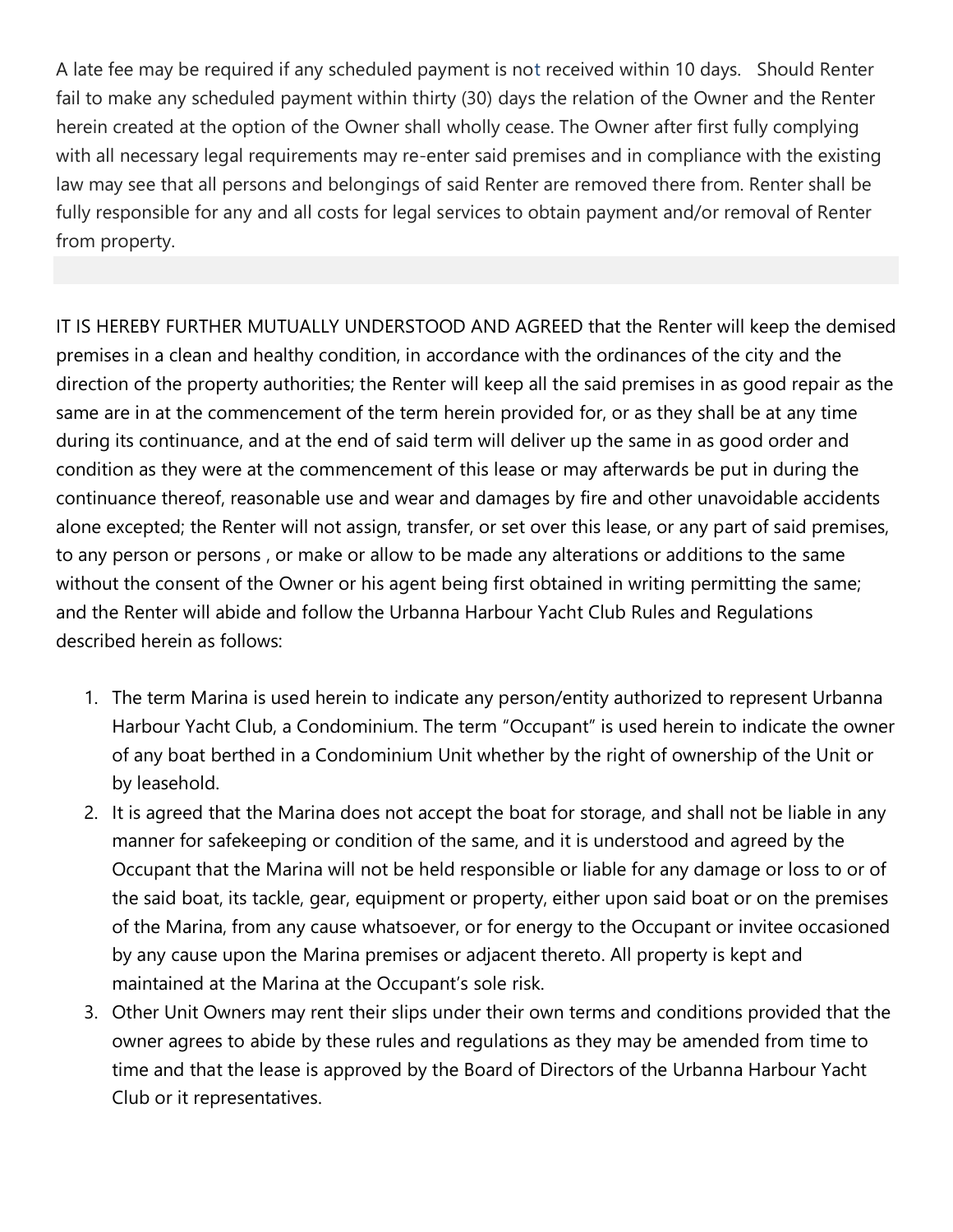- 4. Slip rentals are made on a written contract basis only. All leaseholders must agree to abide by the rules and regulations of the club.
	- a. Slip fees are payable annually with payments due by the first day of the lease period, unless otherwise specified in writing on the agreement. Occupant agrees that the Unit Owner shall have the right to exercise a lien pursuant to the laws of the Commonwealth of Virginia, or may land store, impound or cause to be impounded Occupant's boat in cases where amounts are overdue 30 days or more (unless prior written arrangements have been made). Occupant further agrees to pay associated towing, hauling and storage charges and four percent service charge per month on amounts due.
	- b. Slip rentals cannot be canceled during the lease period. If Occupant desires to cancel this agreement and the Marina is able to find a suitable replacement occupant, a proportionate reimbursement for the unused dockage (less a 15% service charge) will be refunded to the Occupant.
	- c. Slip rentals are non-transferable.
	- d. If it is considered by the Marina, in its sole discretion, to be in the best interest of the Marina, its property, and/or its occupants, the Marina reserves the right within 10 days prior notice in writing to cancel the agreement, with Occupant removing his boat forthwith. Proportional reimbursement will be made for the dockage not used, if said removal is not because of a breach of Marina rules by Occupant. However, if Occupant has broken rules, any reimbursement shall be at the sole discretion and option of the Marina.
- 5. To be admitted and to continue as an Occupant of Marina, a boat must be:
	- a. At the sole discretion of Marina.
	- b. Used for pleasure only.
	- c. Registered, identified, marked, licensed, equipped and maintained as required by applicable federal, state and local laws and safe practices.
- 6. The Occupant agrees to have his boat insured by complete marine coverage including, but not limited to, liability for damage to persons and property in an amount not less than \$300,000 for each occurrence. Occupant must furnish the Marina with a certificate of insurance naming the Club and/or Unit Owner as additionally insured. The Occupant will be held responsible for damage he/she may cause to other boats in the Marina or to the structures and facilities thereof. Occupant further agrees to hold the Marina for any liability from such damage or bodily injury.
- 7. When a boat enters the Marina, it immediately comes under the jurisdiction of the Marina and shall be berthed only where ordered and maneuvered as directed. Vessels entering under emergency shall be reported immediately by their owners to the Marina.
- 8. All boats shall be secured in their berth in a manner acceptable to the Marina, or the Marina after notice to Occupant, will adequately secure the boat and assess a service fee.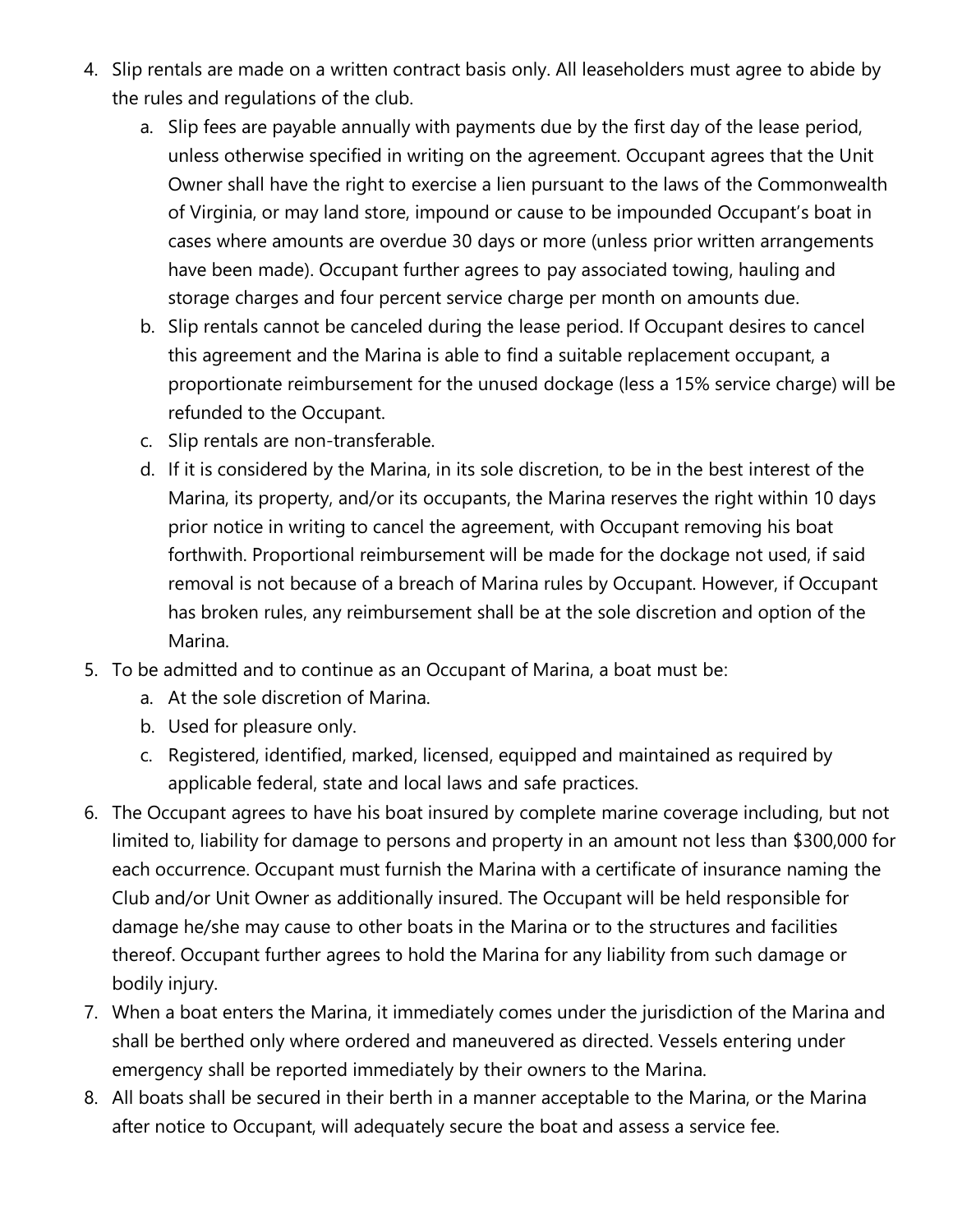- 9. Occupant and its guests use the Marina at their own risk.
- 10. Parking is permitted in designated areas only. No parking is permitted in the circle at the North Bath House. This is for loading and unloading only. No trailers or recreational vehicles are to be stored on the premises.
- 11. Tenders and skiffs shall be stored on vessel when possible; when otherwise, they must be clearly identified as to ownership and place where the Marina directs at a charge of \$75.00 per year.
- 12. No cleaning of paintbrushes will be allowed against the piers, pilings, or buildings. Crank case, draining oil, etc. may not be left or poured on parking lot. Removal of such waste shall and will be done in an environmentally safe manner.
- 13. The throwing of objects of any kind into the water or any other place on the Marina premises is strictly prohibited.
- 14. In the event of damage to more than one boat as a result of severe store, hurricane, fire or any other emergency, those boats which are damaged or are involved in the incident causing the damage will be assessed a pro-rated share (to be pro-rated as fairly as possible), but within the sole discretion of the Marina of the costs of clean-up and salvage of those vessels and removal of debris caused thereby, from the grounds as well as water, removal of further fire hazard from damaged vessels and any other costs involved caused by said vessels.
- 15. Any person performing work on any boat or property of Occupant within the Marina shall provide Marina with evidence of satisfactory insurance to adequately protect the Marina's interest as well as any damage, which might occur to any other persons, boats or property.
- 16. Marina may promulgate additional rules and regulations, which shall be incorporated herein. The Occupant shall be notified of any additional rules and regulations. Any notice provided for to be given by this instrument shall be deemed properly served on the party to whom it is to be given if the same is sent to said party in a sealed postpaid wrapper addressed to said party as the address appears in this instrument, by registered mail, and the time of the mailing of said notice shall be deemed to be the time of its service. Occupant agrees to comply with and carry out any additional rules and regulations and be bound by them as a part of this agreement.
- 17. The Marina assumes no responsibility for the safety of any vessel docked in the Marina and will not be liable for fire, theft or damage to said vessel, however arising.
- 18. The Occupant (and guests for whom Occupant is responsible) agrees to conduct themselves at all times when on the property of the Marina or to other occupants or the residents of Urbanna Harbour. This involves observance of good housekeeping and sanitation practices and the use of garbage receptacles.
- 19. Middlesex County, State and Federal laws prohibit the discharge or deposit of any rubbish, waste material, toxic substances or refuse material of any kind or description into the waters of the Harbour. Occupant and its guests are to use the Marina's shore side toilets or pump-out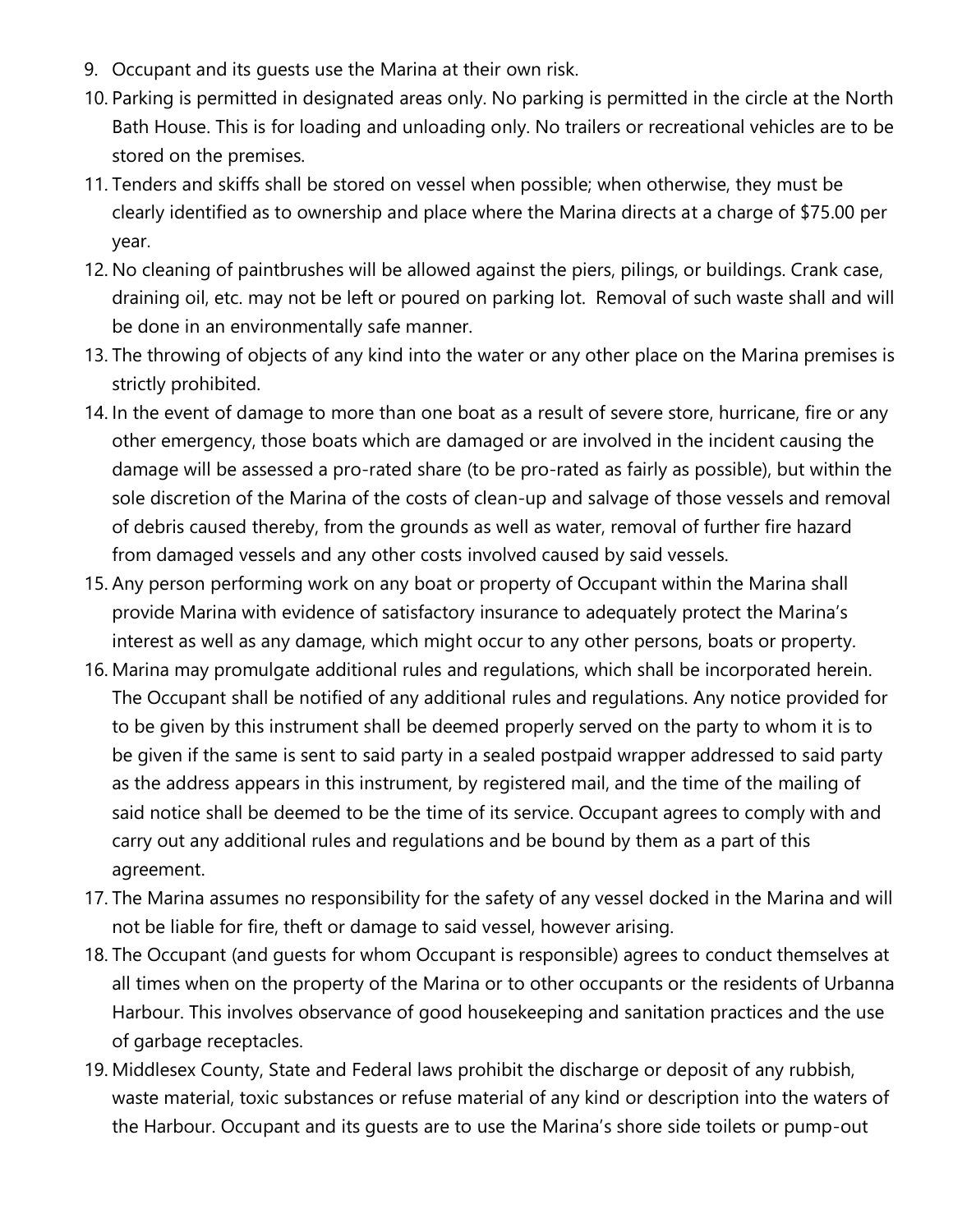facilities and all garbage and other refuse must be placed in the receptacles provided by the marina.

- 20. Noise shall be kept to a minimum at all times. Any noise that causes a disturbance to other slip holders, guests, or community residents, must cease at 10:00 p.m. Occupant shall use discretion in operating engines, generators, radios and television sets so as not to create a nuisance or disturbance. Abusive language is strictly prohibited, as the Marina is a familyoriented facility.
- 21. Advertising or soliciting shall not be permitted in any part of the Marina.
- 22. No boxes, steps, etc. may be attached to the piers or pilings without written permission from the Marina. It is understood that nothing will be attached to the pier, pilings, buildings, etc., except mooring lines. It is further understood that Occupant will not place supplies, materials, accessories or debris on walkways, and shall not construct thereon, any lockers, chests, cabinets, or similar structures, except with written approval of the Marina.
- 23. Laundry shall not be hung on boats, docks or finger piers in the Marina.
- 24. "For Sale" signs or signs offering a boat for charter shall not be displayed on boats without written permission of the Marina.
- 25. No charcoal fires or open fires of any kind are allowed within the confines of the Marina, except where provided for by the Marina.
- 26. Dogs will be admitted to the Marina only under leash and must not run loose on the grounds or other people's boats. They must be toileted only in designated areas with clean up , pet stations are provided at the entrance to both north and south docks. . Dogs must be restrained from barking, other than as a momentary warning or greeting.
- 27. Adults must accompany young children under age 10 at all times.
- 28. Boats must always be under power, not sail, while navigating in the harbor and the entrance channel. The travel speed must be such that no wakes result.
- 29. In the event of severe storm, hurricane, snow or ice, the Occupant is solely responsible to take all emergency measures possible, and the Marina does not assume any responsibility for protection and/or damages to Occupant's boat.
- 30. The Marina strictly prohibits the use of unvented kerosene heaters and wood burning stoves. Also, unattended electric heaters are prohibited.
- 31. The Marina strictly prohibits live aboards in this facility.
- 32. Any breach of the above provisions by the Occupant shall, at the option of the Marina, cancel this agreement upon 10 days notice, and the Occupant shall forthwith remove his boat.
- 33. Any attorney fees and other costs or expenses incurred by the Marina due to the breach or enforcement of this agreement shall be borne solely by the Occupant.
- 34. The use of the swimming pool will be considered a privilege of the Unit Owners, their leaseholders and their bona fide guests. A Unit owner or bona fide leaseholder must accompany all guests. All children must be supervised by an adult. At sole discretion of the